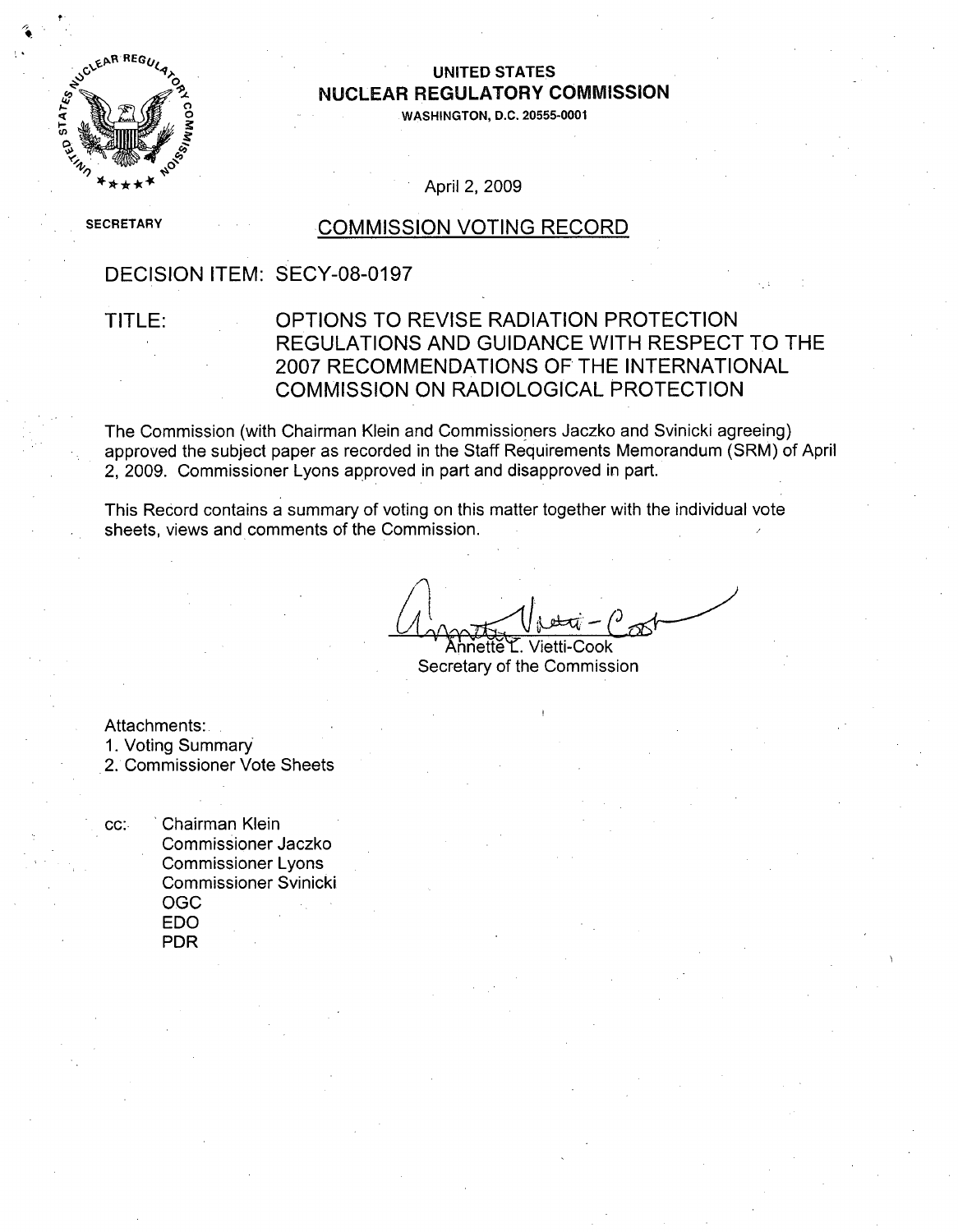### VOTING SUMMARY - SECY-08-0197

# RECORDED VOTES

|                       |                           |  | NOT | APRVD DISAPRVD ABSTAIN PARTICIP COMMENTS | <b>DATE</b> |
|-----------------------|---------------------------|--|-----|------------------------------------------|-------------|
| <b>CHRM. KLEIN</b>    | X                         |  |     | X                                        | 3/26/09     |
| COMR. JACZKO          | X                         |  |     | $\chi$                                   | 2/11/09     |
| <b>COMR. LYONS</b>    | $\boldsymbol{\mathsf{X}}$ |  |     | X                                        | 2/20/09     |
| <b>COMR. SVINICKI</b> | X                         |  |     | X                                        | 3/4/09      |
|                       |                           |  |     |                                          |             |

# COMMENT RESOLUTION

In their vote sheets, Chairman Klein and Commissioners Jaczko and Svinicki approved the staffs recommendation and provided some additional comments. Commissioner Lyons approved in part and disapproved in part. Subsequently, the comments of the Commission were incorporated into the guidance to staff as reflected in the SRM issued on April 2, 2009.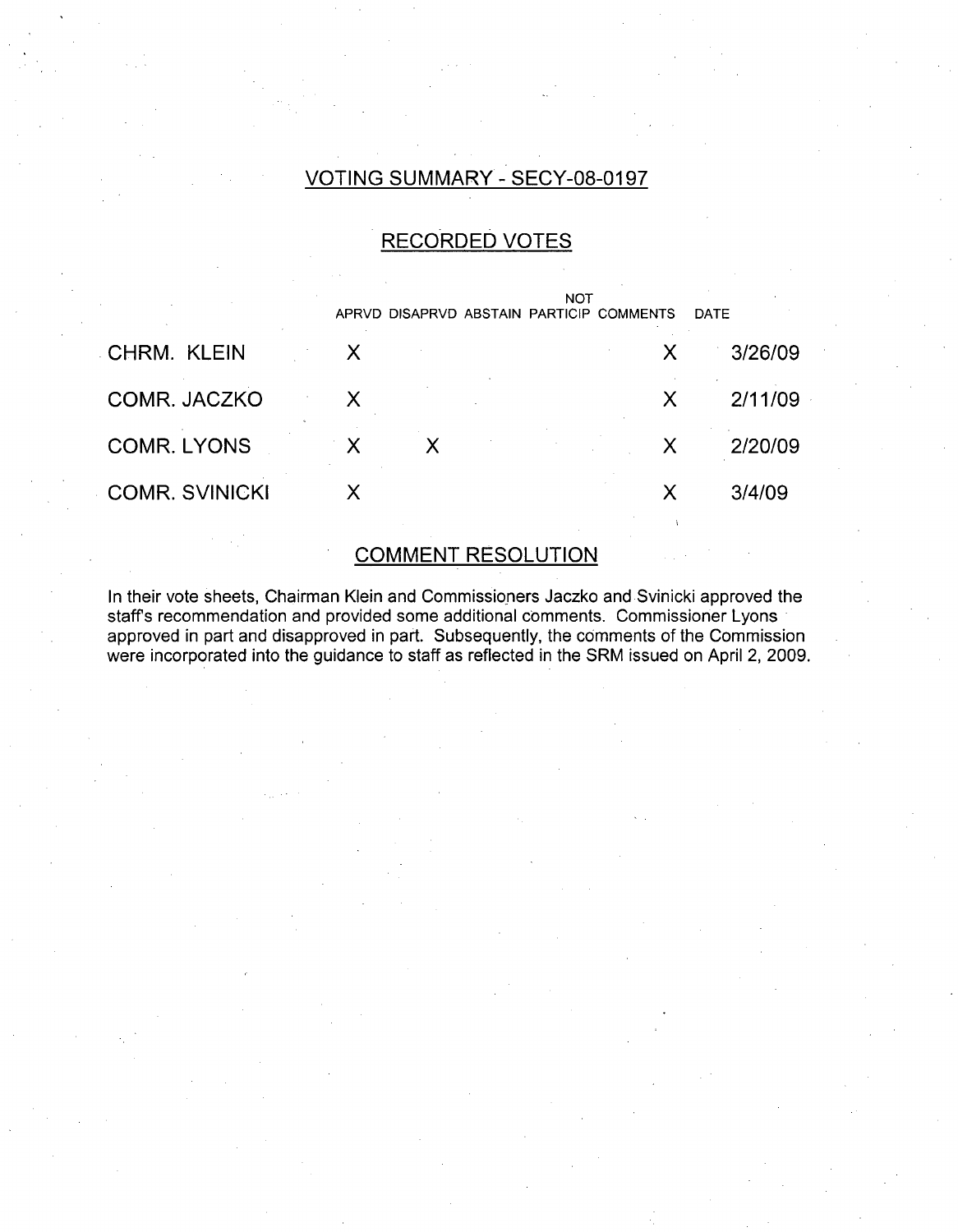### RESPONSE SHEET

| TO: | <b>Annette Vietti-Cook, Secretary</b> |
|-----|---------------------------------------|
|-----|---------------------------------------|

FROM: CHAIRMAN KLEIN

SUBJECT: SECY-08-0197 - OPTIONS TO REVISE RADIATION PROTECTION REGULATIONS AND GUIDANCE WITH RESPECT TO THE 2007 RECOMMENDATIONS OF THE INTERNATIONAL COMMISSION ON RADIOLOGICAL PROTECTION

| Approved X | <b>Disapproved</b> | <b>Abstain</b> |
|------------|--------------------|----------------|
|            |                    |                |

Not Participating

COMMENTS: Below \_\_ Attached X None \_\_

alyte

**SIGNATURE** 

**3/1(/2009** DATE

Entered on "STARS" Yes  $\angle$  No \_\_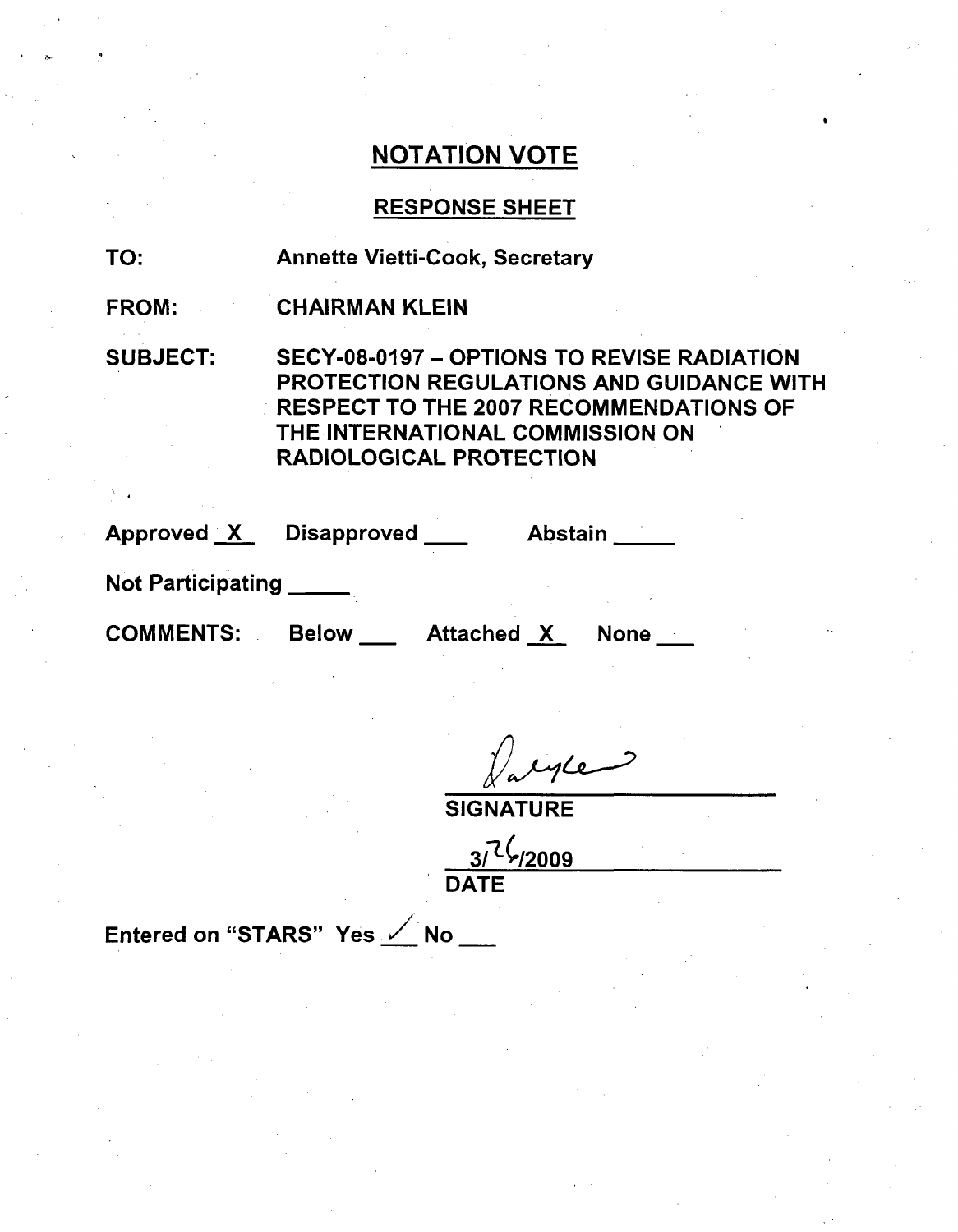#### Chairman Klein's Comments on **SECY-08-0197** Options to Revise Radiation Protection Regulations and Guidance with Respect to the **2007** Recommendations of the International Commission on Radiological Protection

I approve the staff's recommended Option 3 to immediately begin engagement with stakeholders and interested parties to initiate development of the technical basis for possible revision of the NRC's radiation protection regulations to achieve greater alignment with the 2007 recommendations of the International Commission on Radiological Protection (ICRP) contained in ICRP Publication 103.

the staff and the Advisory Committee on Reactor Safeguards (ACRS) agree that the current NRC regulatory framework continues to provide adequate protection of the health and safety of workers, the public, and the environment. Therefore, from a safety regulation perspective, ICRP Publication 103 proposes measures that go beyond what is needed to provide for adequate protection. This point should be emphasized when engaging stakeholders and interested parties, and thereby focus the discussion on discerning the benefits and burdens associated with revising the radiation protection regulatory framework.

I am concerned about the potential impact of effectively lowering the occupational dose limit to 2 rem (20 mSv) per year. The staff notes that some licensees in the medical and industrial sectors regularly exceed doses of 2 rem/yr. Some of the practitioners in these fields, such as those who work with accelerators and x-ray machines, are not governed by the Atomic Energy Act and are regulated by States, most of whom use 10 CFR Part 20 to regulate radiation protection regardless of the source of radiation. Changing the occupational dose limit could have a profound impact on individual livelihoods and cause inefficiency in the industrial and medical communities, which would translate into added costs, all of which would eventually be passed on to consumers. In developing the technical basis for rulemaking, the staff should examine how lower dose limits have affected the medical and industrial sectors in countries that have implemented them.

Constraints can be beneficially applied in radiation protection, and licensees should have the flexibility to set and use them to maximize the effectiveness and efficiency of their programs. I share Commissioner Svinicki's view that the regulatory imposition of constraints would appear to be an overreaching insertion of regulatory standards into the licensee's management of its radiation protection program.

I agree with the ACRS that there is no evidence that the current set of radiation protection controls is not protective of the environment, and that the NRC should not develop separate radiation protection regulations for plant and animal species. I agree with Commissioner Svinicki that the staff should continue to monitor international developments in this regard and keep the Commission informed.

lest le

Dale E. Klein 37LC/2009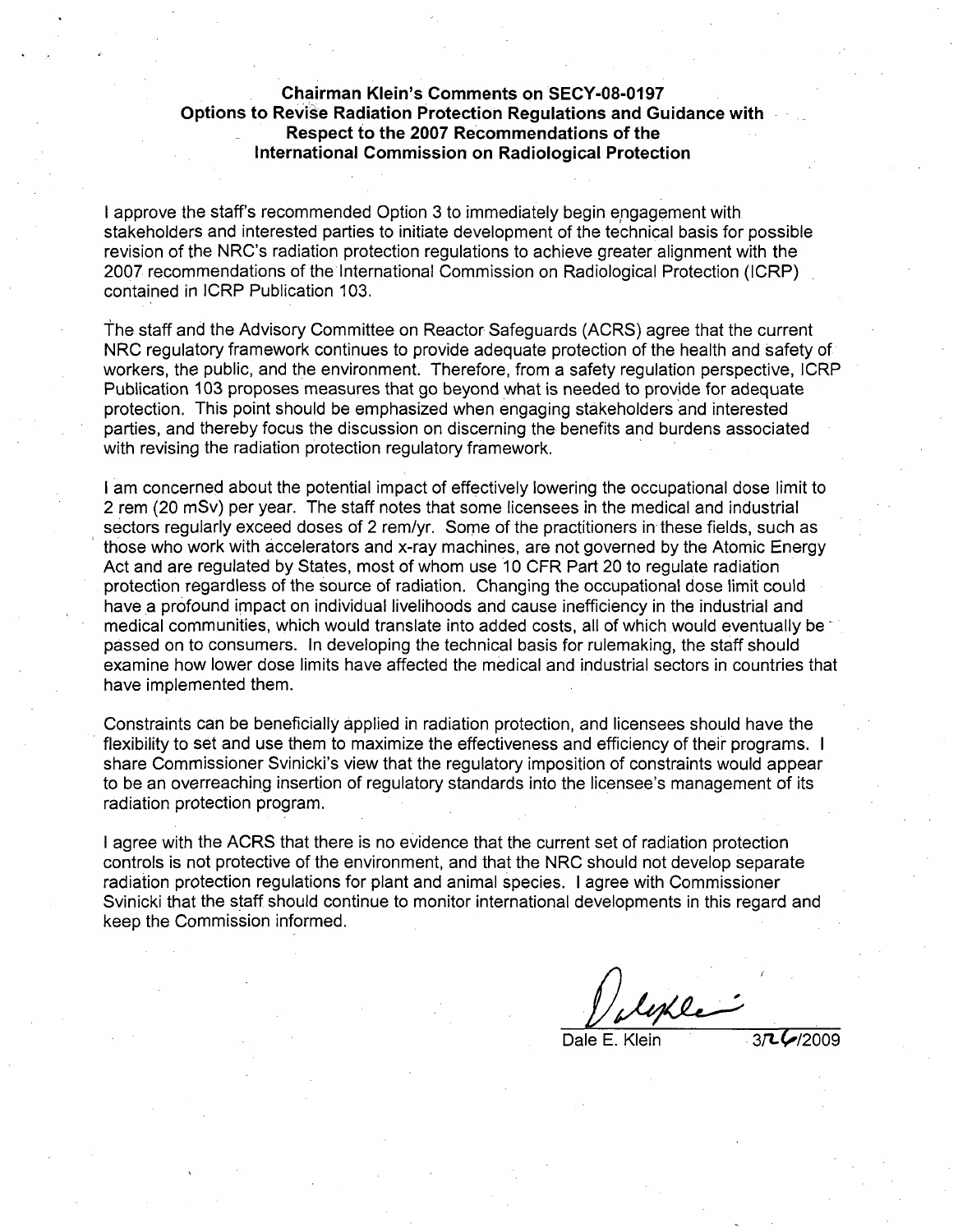# **RESPONSE SHEET**

| TO:                      | <b>Annette Vietti-Cook, Secretary</b>                             |                                                                                                                                                       |  |  |  |
|--------------------------|-------------------------------------------------------------------|-------------------------------------------------------------------------------------------------------------------------------------------------------|--|--|--|
| <b>FROM:</b>             | <b>COMMISSIONER JACZKO</b>                                        |                                                                                                                                                       |  |  |  |
| <b>SUBJECT:</b>          | THE INTERNATIONAL COMMISSION ON<br><b>RADIOLOGICAL PROTECTION</b> | <b>SECY-08-0197 - OPTIONS TO REVISE RADIATION</b><br><b>PROTECTION REGULATIONS AND GUIDANCE WITH</b><br><b>RESPECT TO THE 2007 RECOMMENDATIONS OF</b> |  |  |  |
| Approved X               | Disapproved _____ Abstain                                         |                                                                                                                                                       |  |  |  |
| <b>Not Participating</b> |                                                                   |                                                                                                                                                       |  |  |  |
| <b>COMMENTS:</b>         | Below X Attached None                                             |                                                                                                                                                       |  |  |  |
|                          |                                                                   |                                                                                                                                                       |  |  |  |

I approve the staff's recommendation of Option 3 to initiate stakeholder and interested party interactions to identify and develop regulatory issues and options, and to initiate development of a technical basis needed for rulemaking. I believe that the Agency should move towards greater alignment with ICRP Publication 103. The staff should provide the Commission with a proposed rule once the technical basis has been developed or at whatever point the staff deems appropriate.

**SIGNATURE** 

02/ **/2009 DATE**

### Entered on "STARS" Yes X No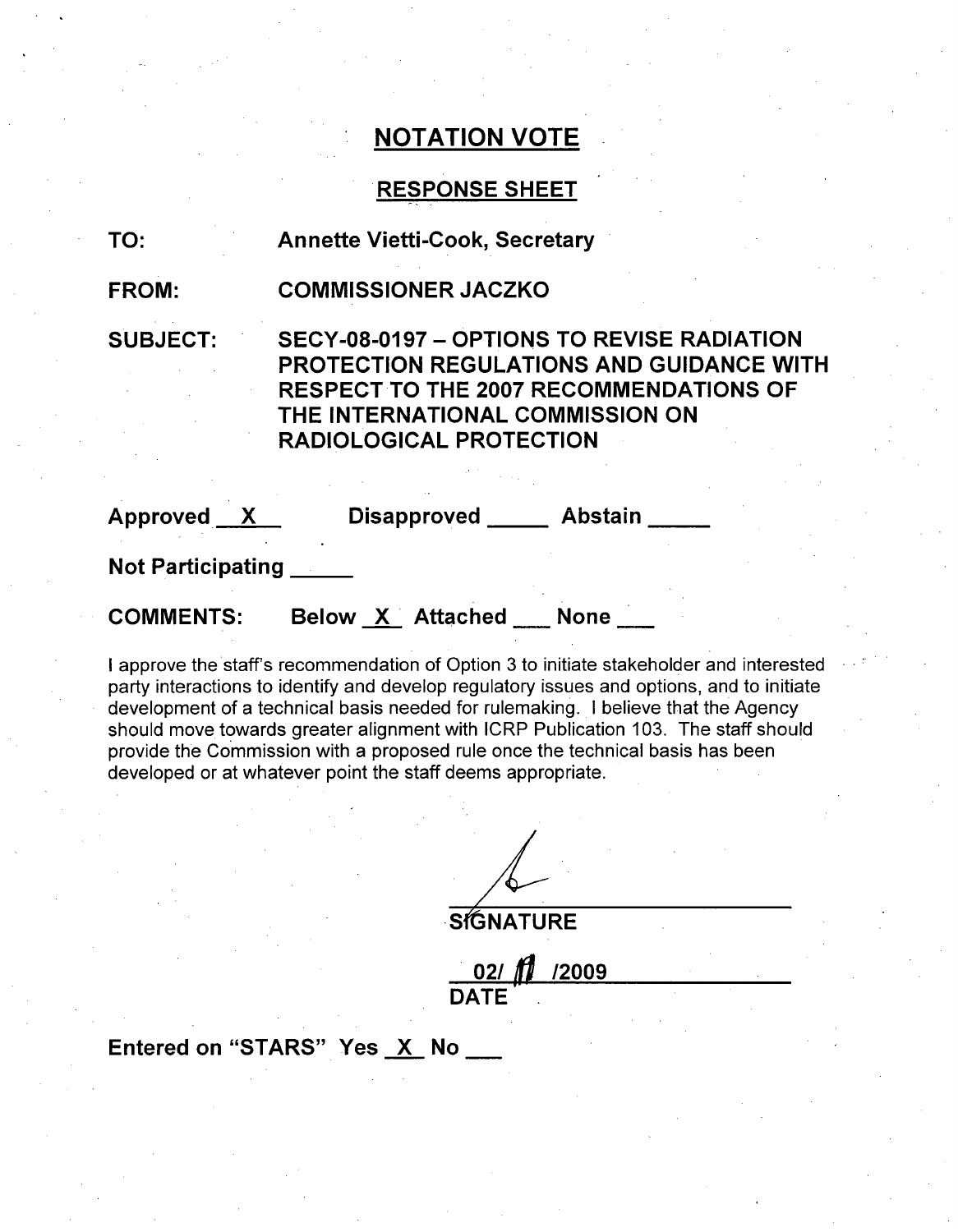### RESPONSE SHEET

| TO: |  | <b>Annette Vietti-Cook, Secretary</b> |  |
|-----|--|---------------------------------------|--|
|     |  |                                       |  |

FROM: COMMISSIONER LYONS

SUBJECT: SECY-08-0197- OPTIONS TO REVISE RADIATION PROTECTION REGULATIONS AND GUIDANCE WITH RESPECT TO THE 2007 RECOMMENDATIONS OF THE INTERNATIONAL COMMISSION ON RADIOLOGICAL PROTECTION

| Approved X in part       |              | Disapproved X in part |             | <b>Abstain</b> |
|--------------------------|--------------|-----------------------|-------------|----------------|
| <b>Not Participating</b> |              |                       |             |                |
| <b>COMMENTS:</b>         | <b>Below</b> | Attached X            | <b>None</b> |                |
|                          |              |                       |             |                |

er B. L*yl*ons **SIGNATURE** 

2/ *9p* **DATE** /09

Entered on "STARS" Yes X No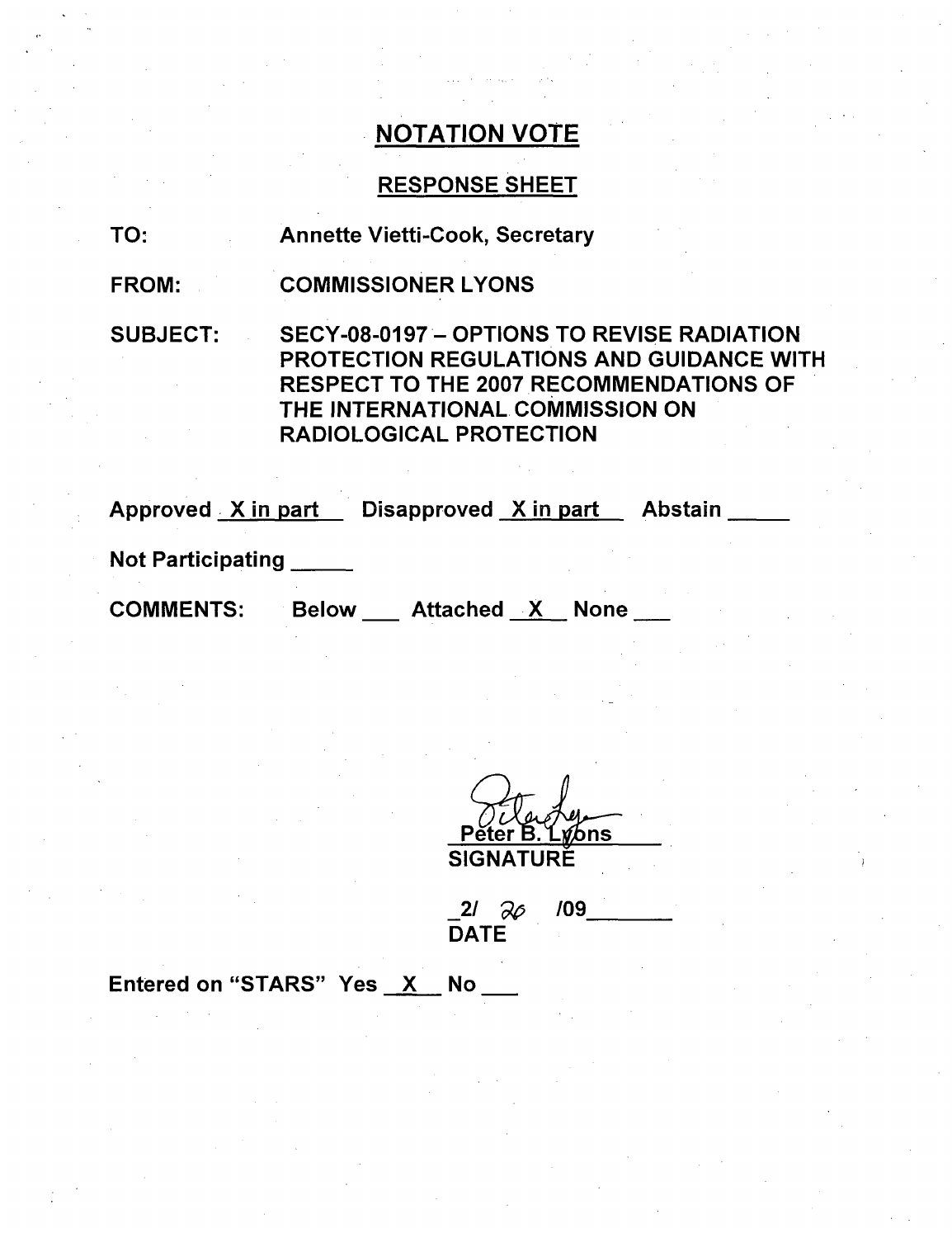#### Commissioner Lyons' Comments on **SECY-08-0197**

**I** approve in part and disapprove in part staff's recommendation to proceed with Option 3. This Commission paper provides a robust discussion of the potential revision of NRC regulations and guidance for radiation protection to address the recommendations in ICRP Publication 103. I appreciate staff's efforts in the development of this Commission Paper. I approve staff engaging stakeholders and interested parties to gather input on the issues, options and impact information for revising NRC regulations to address the recommendations in ICRP Publication 103. I disapprove the development of technical basis for this rulemaking at this time.

I believe that it is important to gather and carefully weigh stakeholder input before proceeding on this significant regulatory revision to our basic radiation protection standards in Part 20. Our current regulations have proven to be protective of public health and safety and the environment. I am concerned that the costs involved in revising our regulations, policies and procedures and its impact on the regulated community will not improve the protection of licensees and the public. Since Part 20 affects a spectrum of fuel cycle and materials licensees in addition to those licensed under Part 50, I believe that it is important for us to gather input from the Agreement States and those licensees on the potential impacts of incorporating ICRP Publication 103 recommendations into Part 20 before developing a technical basis. Staff has noted that certain materials necessary to finalize the technical basis will not be available until 2011 or later. This should provide sufficient time for staff to gather input from the States and other stakeholders to understand the impacts of greater alignment with ICRP Publication 103 recommendations given current radiation protection practices in this country as well as other stakeholder interests.

Peter B. Lyghs *Date*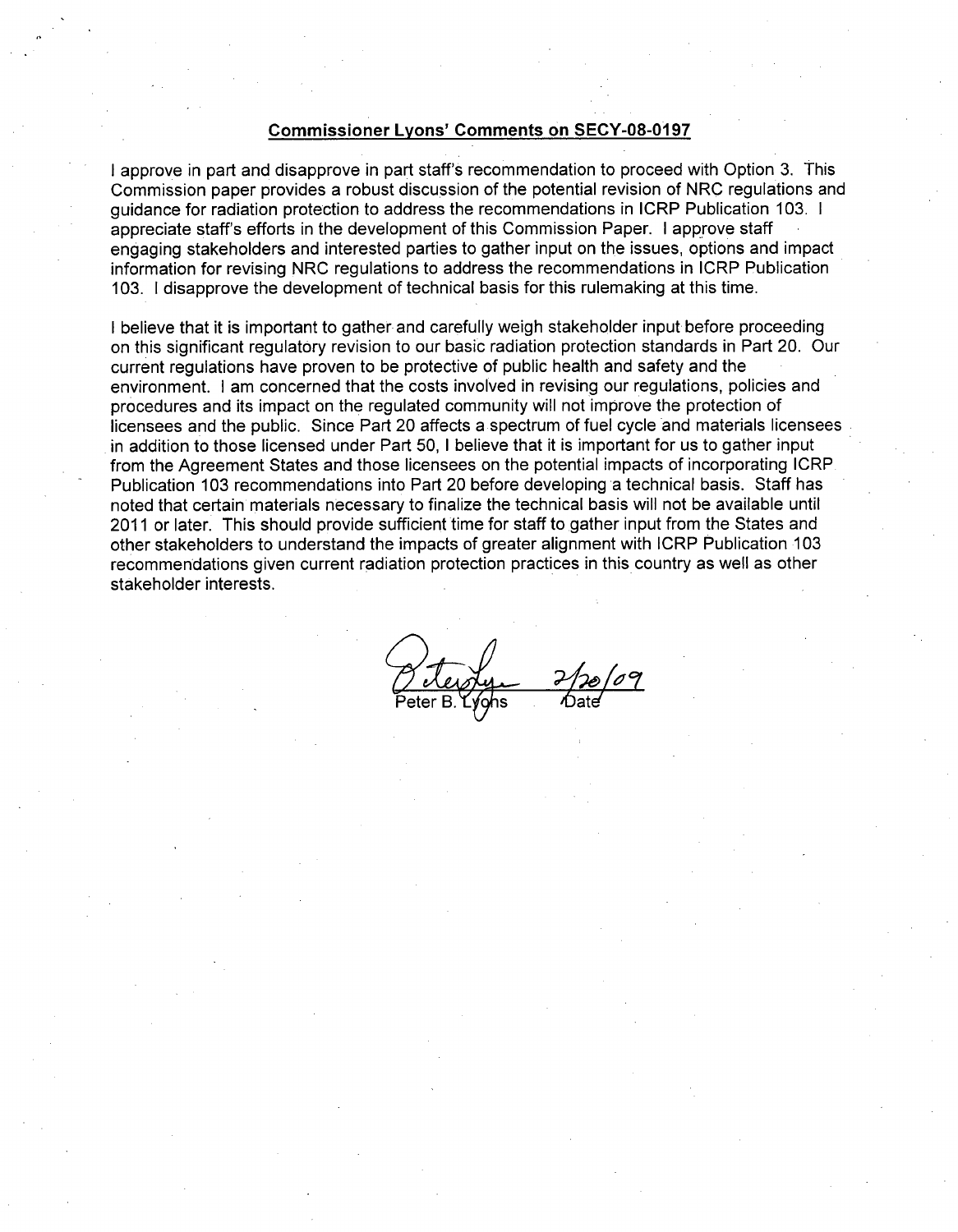### RESPONSE SHEET

| TO: |  |  |  | <b>Annette Vietti-Cook, Secretary</b> |  |
|-----|--|--|--|---------------------------------------|--|
|-----|--|--|--|---------------------------------------|--|

FROM: COMMISSIONER SVINICKI

SUBJECT: SECY-08-0197 - OPTIONS TO REVISE RADIATION PROTECTION REGULATIONS AND GUIDANCE WITH RESPECT TO THE 2007 RECOMMENDATIONS OF THE INTERNATIONAL COMMISSION ON RADIOLOGICAL PROTECTION

| Approved XX              |              | <b>Disapproved</b> | <b>Abstain</b> |
|--------------------------|--------------|--------------------|----------------|
| <b>Not Participating</b> |              |                    |                |
| <b>COMMENTS:</b>         | <b>Below</b> | <b>Attached XX</b> | <b>None</b>    |

**SIGN** 

**1)**

JRE

**03H /09 1 IF** DATE

Entered on "STARS" Yes **,/** No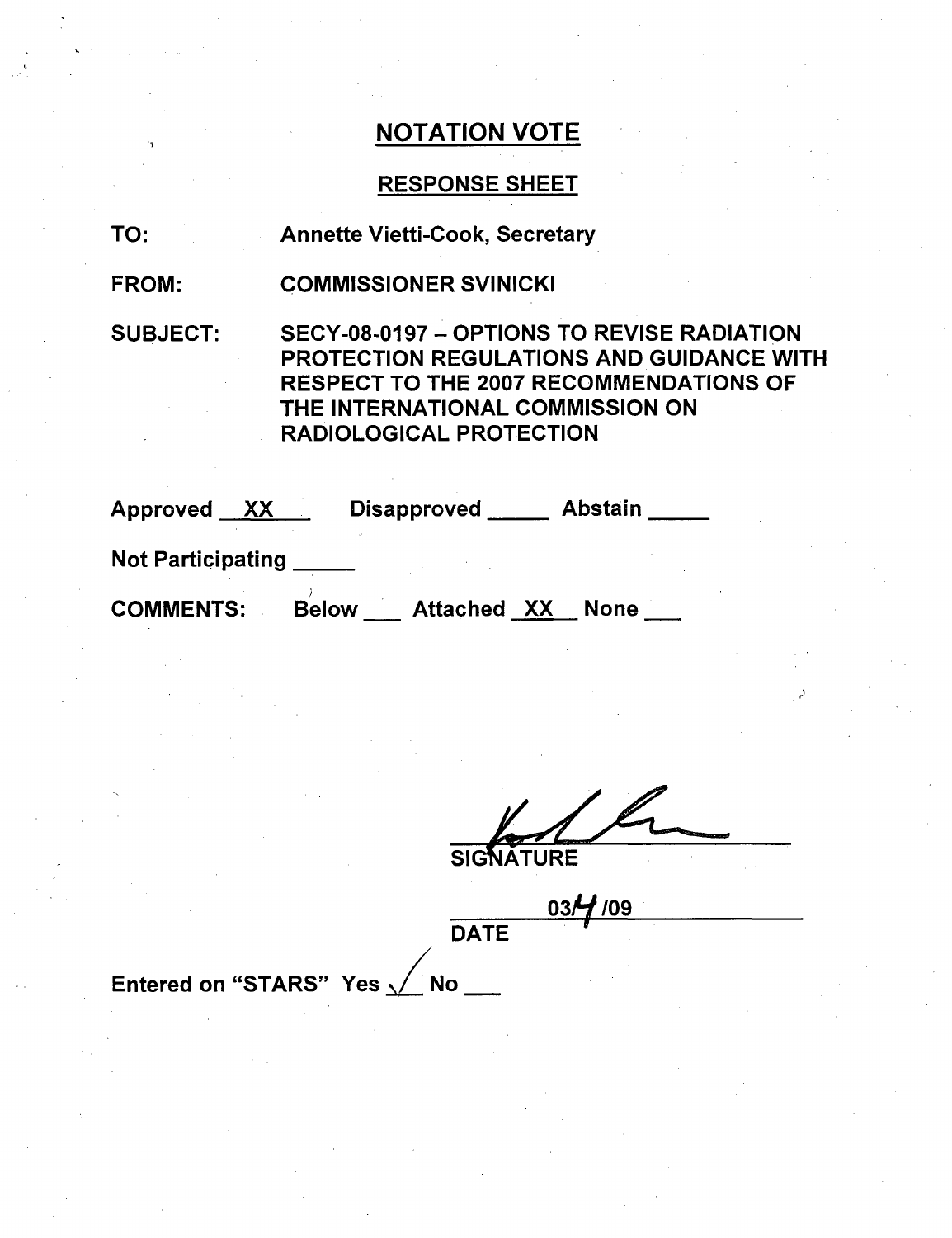Commissioner Svinicki's Comments on **SECY-08-0197** Options to Revise Radiation Protection Regulations and Guidance with respect to the **2007** Recommendations of the International Commission on Radiological Protection

I approve staff's recommended Option 3, to begin conducting an open dialogue with the general public, NRC licensees, other Federal agencies, State and local governments, Agreement States, Native American tribes, industry organizations, industry workers, technical societies, citizen groups, and other groups with the goal of moving towards fuller alignment of NRC's regulatory framework, as appropriate and where scientifically-justified, with the recommendations in International Commission on Radiological Protection (ICRP) Publication 103.

I have also evaluated the thoughtful cautions of Commissioner Lyons, expressed in his vote, against the development of a technical basis for rulemaking as an action that may be premature at this time. As staff has acknowledged, the ICRP is still in the process of preparing updated dose conversion factors, many of which, for the more commonly used radionuclides, will not be available until sometime between 2012 and 2014. Nonetheless, I believe that staff should proceed with the development of the technical basis for rulemaking because it is needed as a framework within which the open dialogue can be conducted  $-$  a way to give specificity to the exploration of issues and to the development of options for moving forward. In the absence of such a framework, I am concerned that the open dialogue might proceed as a shapeless discussion of theories and concepts.

Additionally, although not matters before the Commission in this paper, I will comment on two areas of concern related to issues in ICRP Publication 103. First, the publication discusses the concept of developing radiation protection standards for plant and animal species. My views are aligned with the standing Commission direction, which does not support development of these separate standards. Staff should continue to monitor international developments in this regard and keep the Commission informed. The second issue of concern to me is the ICRP concept of the regulatory codification of "constraints" (which I understand to be regulatory setpoints below the actual regulatory exposure limits, but still invoking some set of regulatory requirements/responses). Staff seems to indicate a preliminary support for this concept in Enclosure 2 to the SECY paper, which states "the staff believes that the addition of a requirement for licensees to establish and use a dose constraint could be an appropriate change... that would assist licensees in achieving occupational doses that are ALARA." While I understand that licensees voluntarily develop and implement internal constraints, the regulatory imposition of these constraints strikes me as an overreaching insertion of regulatory standards into the licensee's management of its radiation protection program - a step I could not support on the basis of the thin rationale provided in this paper.

Finally, I draw attention to the important fact that the staff continues to find that current regulations provide adequate protection of public health and safety. The Advisory Committee on Reactor Safeguards concurs in this position. [Letter dated 18 February 2009, M. Bonaca to D. Klein] It is in no way inconsistent, however, that staff continue its participation in the technical committees of the ICRP, the National Council on Radiation Protection and Measurements, the United Nations Scientific Committee on the Effects of Atomic Radiation, the U.S. Department of Energy's Low Dose Radiation Research Program, and similar international scientific bodies. Participation in these efforts and the evaluation of alignment with ICRP